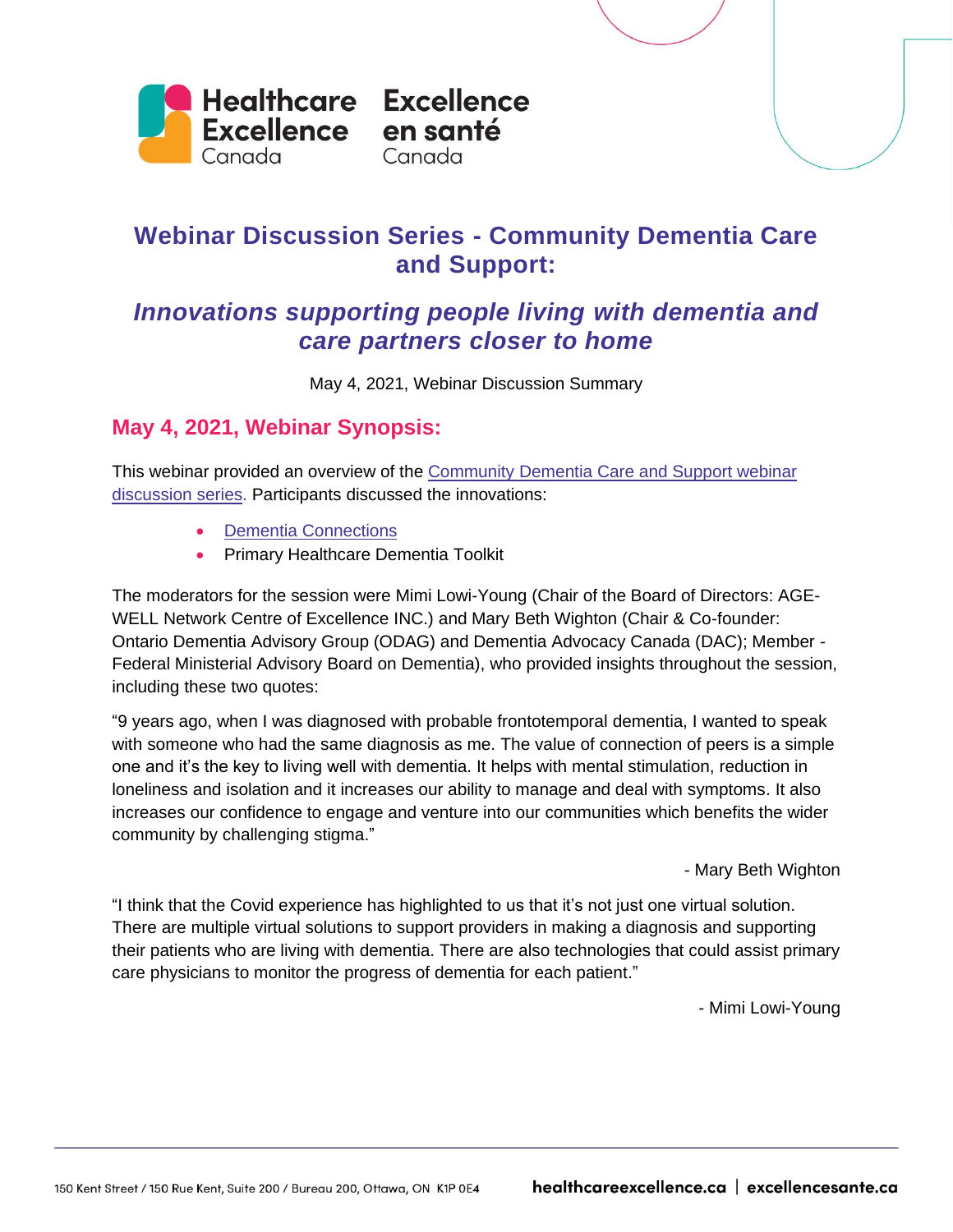

## *May 4, 2021, Discussion Highlights:*

#### **Presentation 1: Dementia Connections**

- The program has been operating for 33 years, serves 80,000 people and is funded by the provincial and municipal government.
- The program brings local community driven preventive and social services together to enhance the wellbeing of individuals, families and the community as a whole.
	- Town of Stony Plain Family and Community Support Services (FCSS) has 4 key initiatives:
		- o Reducing poverty
		- o Mental Wellness
		- o Healthy Relationships
		- o Inclusion
- Works in collaboration with the Primary Health Care Integrated Geriatric Services Initiative (PHC IGSI) in Alberta.
- Dementia Friendly Community Project
	- o Phase 1
		- Expand community's awareness and incorporate strategies to create a friendly environment for people living with dementia
		- Produce a video series to increase awareness of the challenges of living with dementia
	- o Challenges for people living with dementia identified as part of phase 1
		- Accessible recreational and social opportunities
		- Access to respite
		- Transportation alternatives
	- o Phase 2
		- Dementia connection project was launched in August of 2020
			- A community champion volunteer program that connects people living with dementia to resources and community activities
				- o Individual supports
				- o Building connections
				- o Shifting perspectives
				- o Increasing awareness
			- Volunteers are matched with a person living with dementia and their family. The matched volunteer invites them to community events and attend with them if possible.
			- Due to the COVID-19 pandemic the program had to adjust the ways they encourage social connections. Volunteers are encouraged to call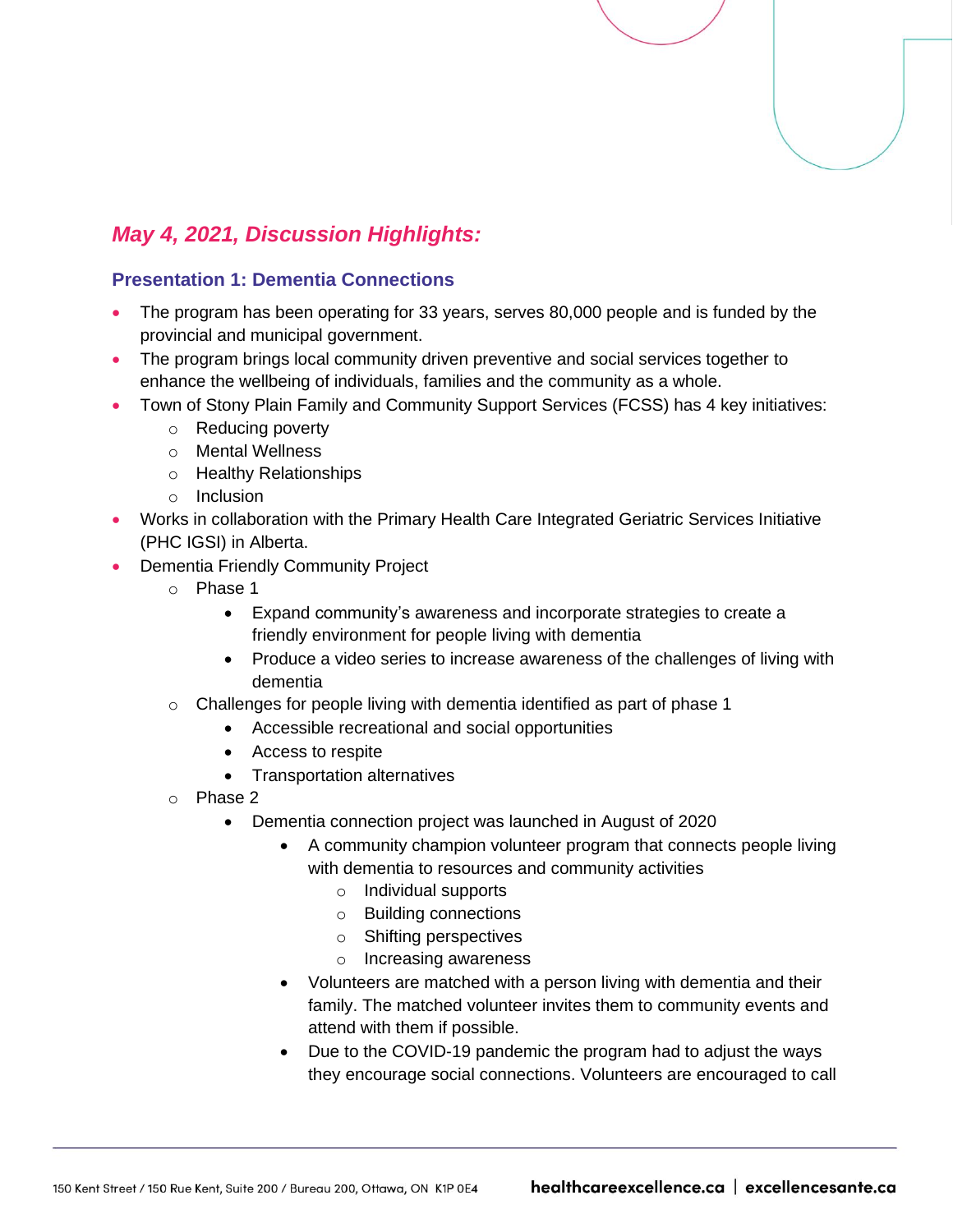or have a virtual meet up with their match on a regular basis. The switch of focus was positive as it allowed the volunteers to build a better connection with their match and allowed them to perform wellness checks with the person living with dementia and their care partner.

- Volunteers partake in a series of training such as the senior connect web-based modules, dementia awareness training and a volunteer orientation.
- Family and Community Support Services (FCSS) completes a comprehensive intake with the family and then the family is matched with a caring volunteer who acts as a friendly visitor who continues to provide support.
- FCSS has an active referral network that includes their collaborative partners and allied agencies that refer to the dementia connections project.
- Outcomes: Participants report that they now know more about what is happening in their community, that they have participated in things that interest them, and that they feel more connected.
- Goal: Reach 50 families living with dementia over the next 2 years.
- o Community Connector for Older Adults
	- Dementia Service Navigator
	- Forms Assistance
	- Community connecting
- o Increasing awareness about dementia in the community
	- Public awareness campaigns
	- Work in partnership to host development and training opportunities for local service providers
	- Offer dementia workshops to the general public
- o Social and Recreational Opportunities
	- Residents are co-creating programs that interest them
	- Trail explorers is a new opportunity beginning this week which is a dementiafriendly walking group
	- Goals: signing program, memory café, and art program
- To learn more about Dementia Connections visit their [website.](https://www.stonyplain.com/en/live/connecting-to-your-community.aspx)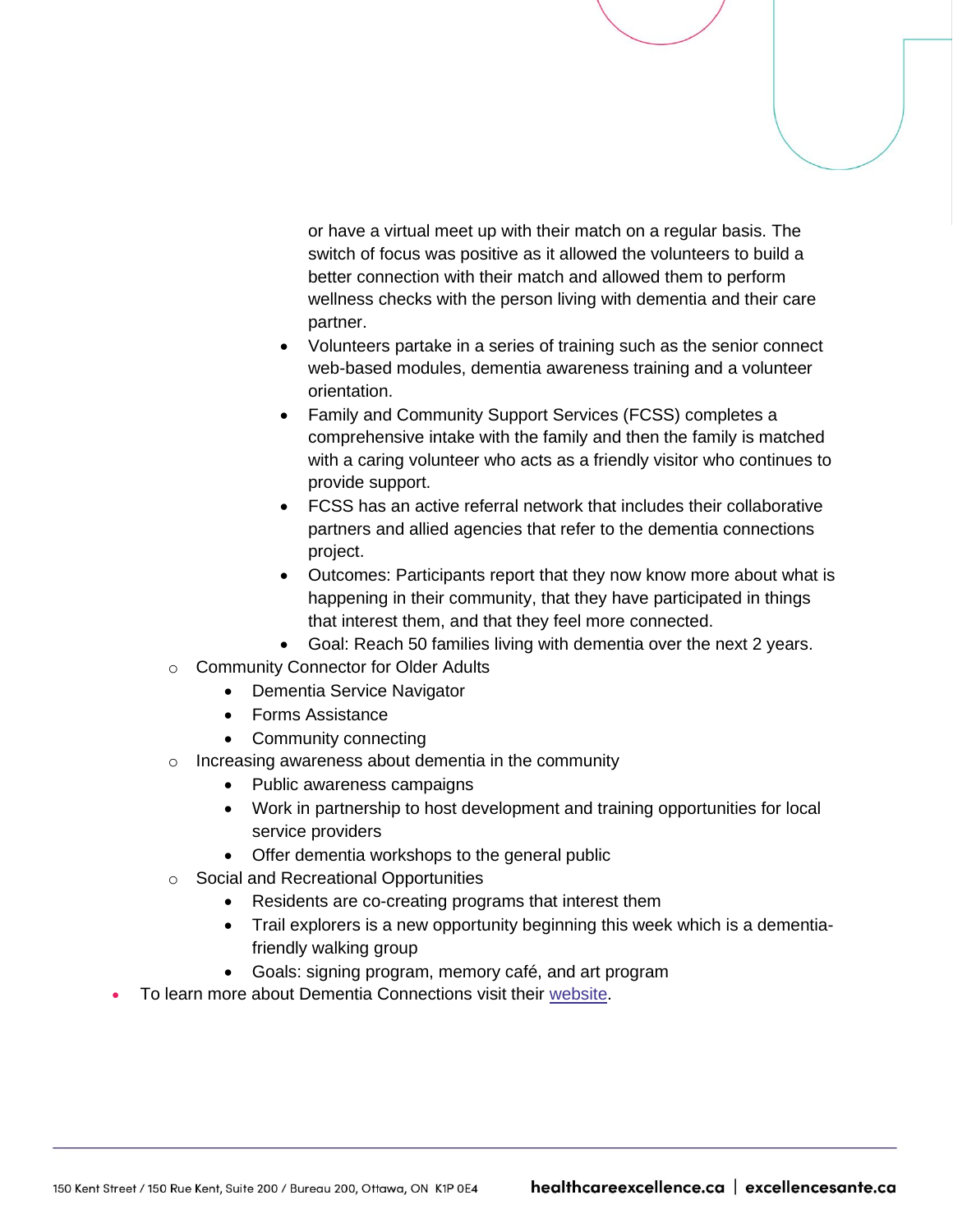#### **Presentation 2: Primary Healthcare Dementia Toolkit**

- This project was created to better support collaborative family practice teams to diagnose and manage the dementia of their patients.
- The pilot project was developed in partnership with the department of health and wellness in Nova Scotia and the Nova Scotia Health Authority.
- This project was initiated in 2019 in both a rural (North Queens Community Health Centre, Caledonia) and urban (Sydney Collaborative Practice Team, Sydney) setting.
- The project grew from the 2015 provincial dementia strategy workshop recommendations.
- The project involves 13 clinicians (8 completed all study components)
- Evaluation is built into the project plan
	- o Initial focus group is formative to inform process planning
	- o Nurse Practitioner available for clinical support
	- $\circ$  Move to virtual care presented opportunity to examine quality
- Education plan
	- $\circ$  Independent learning modules via 8 podcasts over a 2-week timeframe
		- Comprehensive geriatric assessment & Frailty
		- CGA Practice
		- Delirium
		- Depression in Older Adults
		- Drug Review and Rational / Prescribing for Older Adults
		- Cognitive Assessment
		- Understanding Dementia
		- Falls Assessment
	- $\circ$  Improve team member's familiarity with 10 endorsed dementia screening tools
- Timeline:
	- o March 2019: Held two 'think tank' events, building on the Nova Scotia Dementia Strategy Towards Understanding
	- $\circ$  June 2019: Pilot design complete Enhancing Comprehensiveness of Dementia care in Primary Health Care Setting: A model to support access to dementia care
	- o Summer 2019: Consultations with Centre for Health Care for the Elderly and Dalhousie Faculty of Medicine
	- $\circ$  Nov 2019: Finalized tools and education plan, confirmed billing options and EMR compatibility
	- $\circ$  Dec 2019: Education plan delivered, surveys and focus groups completed
	- o Jan 2020: Pilot launched, use of screening tools tracked
	- o Dec 2020: Pilot patient enrolment completed
	- $\circ$  Jan-April 2021: Collect patient level data (patient charts, individual interviews)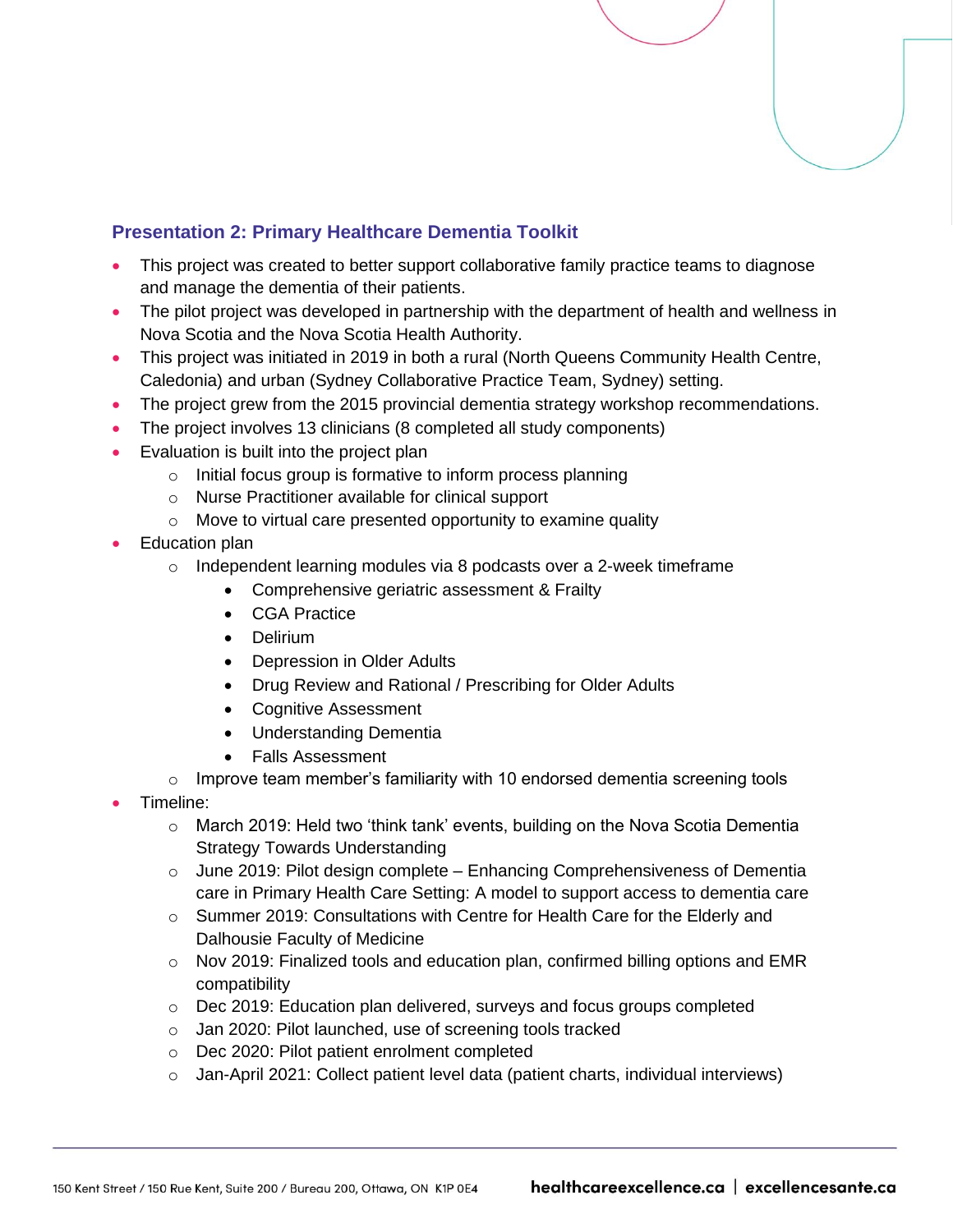- o Jan-May 2021: Complete evaluation report and recommendations
- Evaluation: Logic Framework
	- o Results: What we want to achieve
	- o Actions: How we'll achieve results
	- o Indicators: How we'll know we're successful
- Refining Results
	- o Patient/Caregivers
		- Earlier dementia diagnosis
		- Improved support for dementia patients and their families/caregivers in their community and within the collaborative Primary Health Care team
		- Timely access to home supports for eligible patients
		- Improved quality of life for dementia patients and families/caregivers
		- More equitable outcomes for Nova Scotians living with dementia
	- o System
		- Engage stakeholders early in the process of model development
		- Limit the increase in workload/administrative burden for participating patients/staff/clinicians
		- Increase awareness, knowledge, skills and confidence of clinicians to identify, assess, diagnose, and manage dementia care of patients in the primary care setting
		- Better identification of patients who would benefit from early dementia diagnosis
- Defining indicators
	- $\circ$  A mix of quantitative and qualitative indicators to signal the extent to which results are being achieved:
		- Surveys and focus groups with clinicians (pre- and post-pilot): knowledge, skills, confidence to identify, diagnose, manage, satisfaction
		- Screening tools: usage, variability in diagnosis rates, quality of administration, chart inclusion
		- Administrative data: early diagnosis rates, treatment within Primary Health Care, referrals to home supports, average length of time dementia patients remain in community
		- Patient level data (individual interviews, chart information): screening quality, gaps in support, next steps after diagnosis
- Preliminary results (Dec 2019 April 2021)
	- o Pre- and Post-Clinical Education Survey (Completed: 10)
		- Participating clinicians: MD & NP in Queens & 3 MD, LPN & FPN in Sydney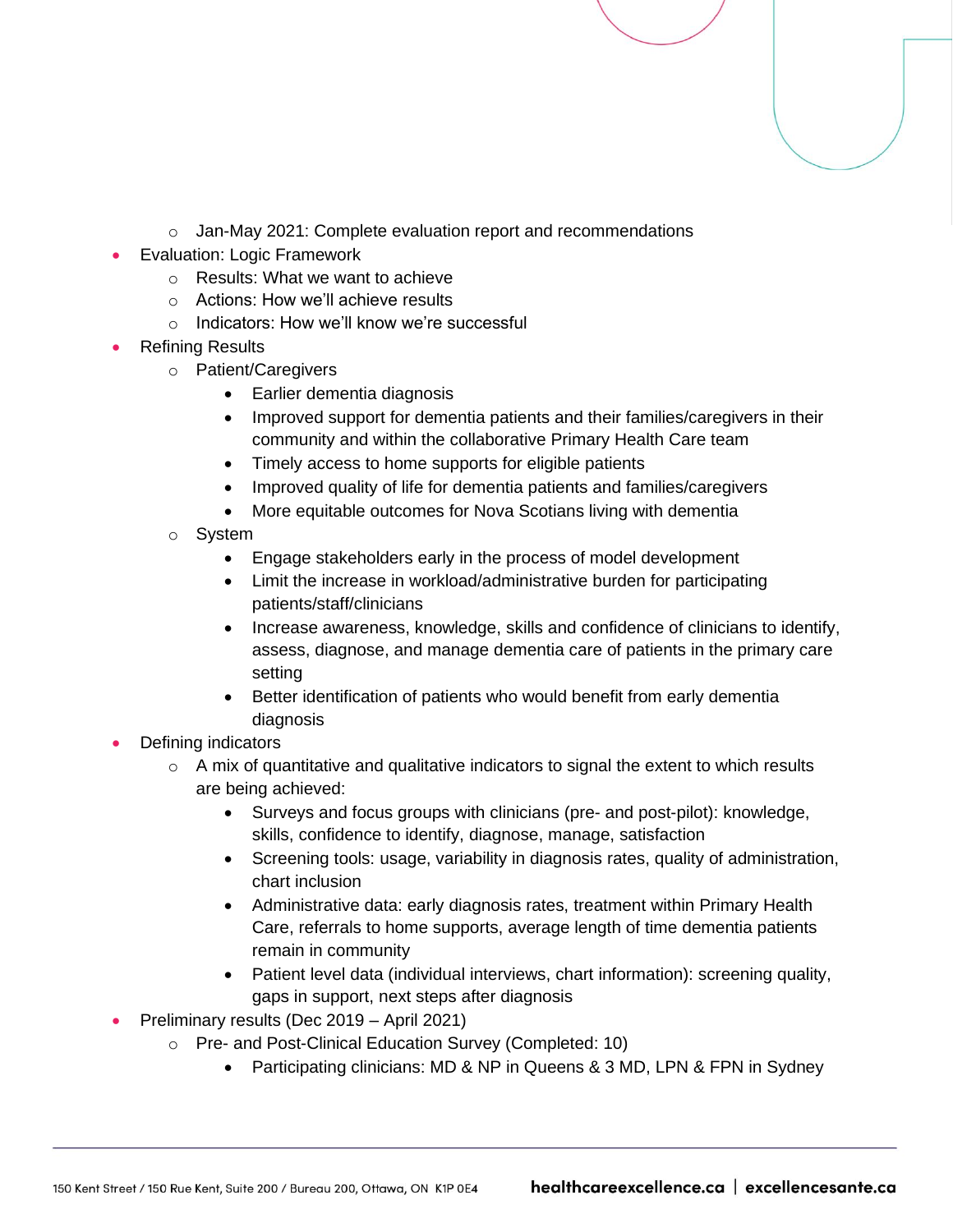- Increased knowledge and confidence caring for patients with dementia symptoms
- $\circ$  Collaborative Family Practice Team Focus Groups (2 Dec 2019) formative
	- Both sites receptive to education program and online format
	- Reported readiness to initiate using tools and tracking their use
- o Screening tool usage:
	- 65 patients screened (35% rural, 65% urban)
	- Screening primarily administered by NP/LPN/FPN
	- Most commonly used tools: MMSE (36x), MOCA (19x), GDX (10x)
- o Follow-up clinical education survey (completed: 8)
	- Participating clinicians: MD & NP in Queens & 3 MD, LPN & FPN in Sydney
	- Clinicians retained increased knowledge and confidence caring for patients with dementia symptoms
- o Follow-up Collaborative Family Practice Team Focus Groups (Feb-April 2021) summative
	- 2 of 2 sites completed
	- Feedback included: the toolkit did not significantly change practice, suggested the education program be more interactive, administered screening virtually over phone and video
- Next Steps
	- o Patient level data capture and analysis (target completion May 2021)
	- o Complete follow-up clinician focus group (April 2021)
	- o Analyze MSI administrative data 2020 (April-May 2021)
	- o Patient chart review (May 2021)
	- o Patient individual interviews (April-May 2021)
	- o Evaluation report (Spring 2021)
- **Limitations** 
	- o COVID-19 pandemic has affected the pilot and its evaluation:
		- Fewer patients in Collaborative Family Practice Team
		- Challenges with soliciting patient/caregiver feedback may limit the ability to report on benefits related to improved supports and QOL
		- Move to virtual care occurred during pilot
	- o Small sample size: 65 patients, 14 health providers (8 completing all components)
	- o Some challenges with capturing and reporting on administrative data as billing codes do not always reflect components of visit
- Benefits and Possibility for Spread
	- $\circ$  Collaborative Family Practice Team members at both sites were receptive to the education program content and digital/online format